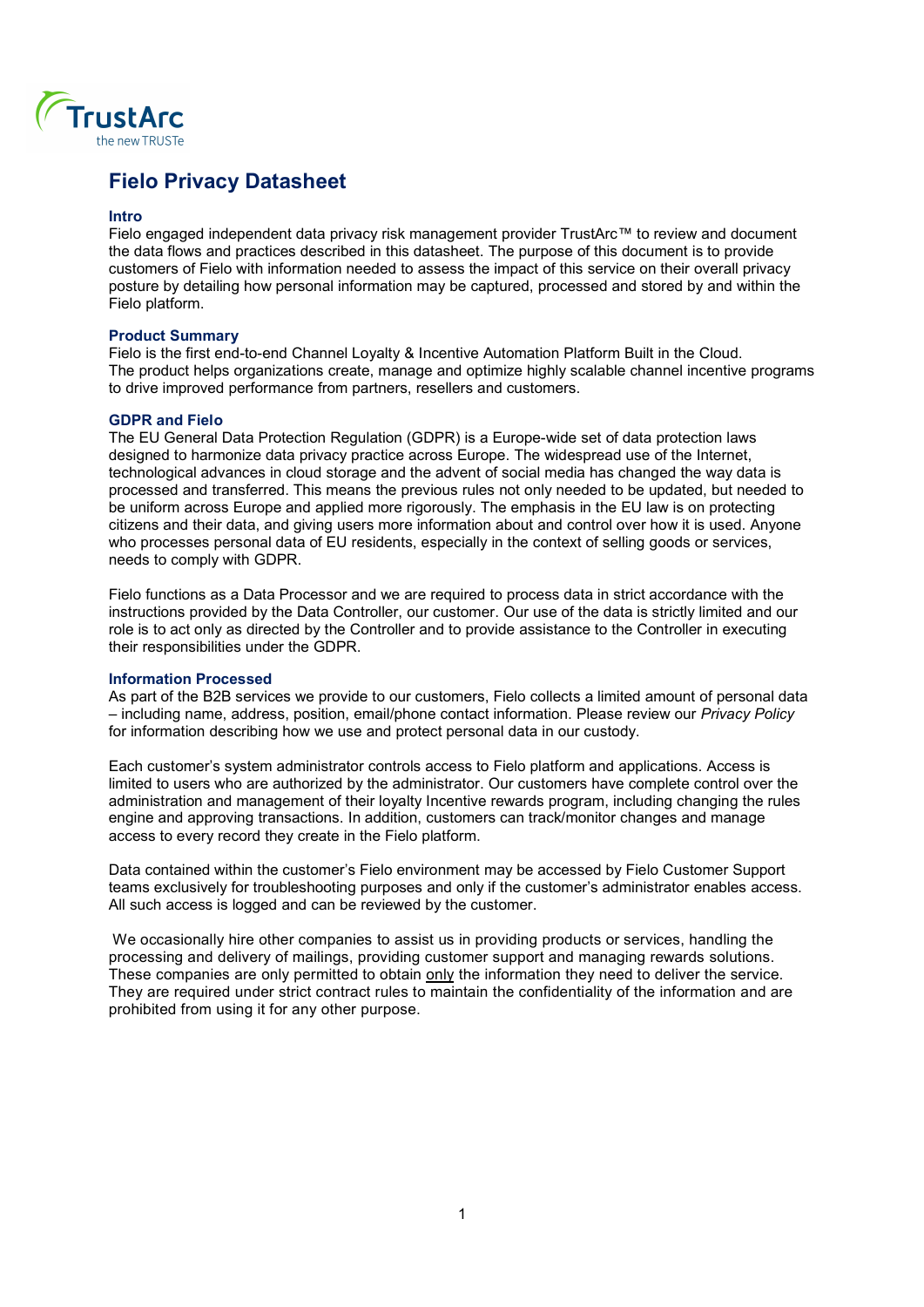

## The Use of Cookies

In some instances, Fielo deploys cookies and locally stored data in the application of its service. When website tracking data is stored on an individual's machine, current European regulations require notice be given and consent obtained. These requirements continue under the GDPR and are anticipated to be strengthened when the EU publishes additional new regulations in the near future. It is our customers' responsibility as the entity that controls the website, to provide that notice, even if a third party is performing that activity on their behalf. As a result, the notice should include the adequate disclosures about the purpose for that activity and how individuals can opt out (including links to any necessary third party opt out processes).

## Data Subject Rights

GDRP provides individuals with a range of rights regarding their personal data, including the right to access, correct, erase or transfer their personal information. The Fielo platform can assist you in complying with Data Subject Requests such as:

- Access to Data for review or correction;
- Retention: the amount of time personal information remains on the system before being aggregated or anonymized;
- Deletion Erasure: the ability to ensure personal data are deleted or erased when requested by an individual;
- Transfer or Portability: the ability to provide the customer with a copy of all of their personal data in a machine readable format.

#### **Security**

Fielo has taken technical and organizational measures to ensure that Personal Information we have collected or will collect in the future is secure. For example, we have limited the number of people who have access to Personal Information, by electronic security systems and password protections that guard against unauthorized access. We always use industry-standard technologies when transferring and receiving consumer data we receive. We have security measures in place in our physical facilities to protect against the loss, misuse or alteration of information that we have collected from you in connection with our services.

#### Retention

Fielo retains Personal Information for as long as needed to provide the services or as necessary to comply with our legal obligations, resolve disputes, and enforce our agreements. Customer data can be anonymized upon request.

## External Links/Resources

For additional information, please consult our **Privacy Policy** – If you have any questions or would like further details about our privacy program, please contact our Data Privacy Officer at **Privacy@Fielo.com**